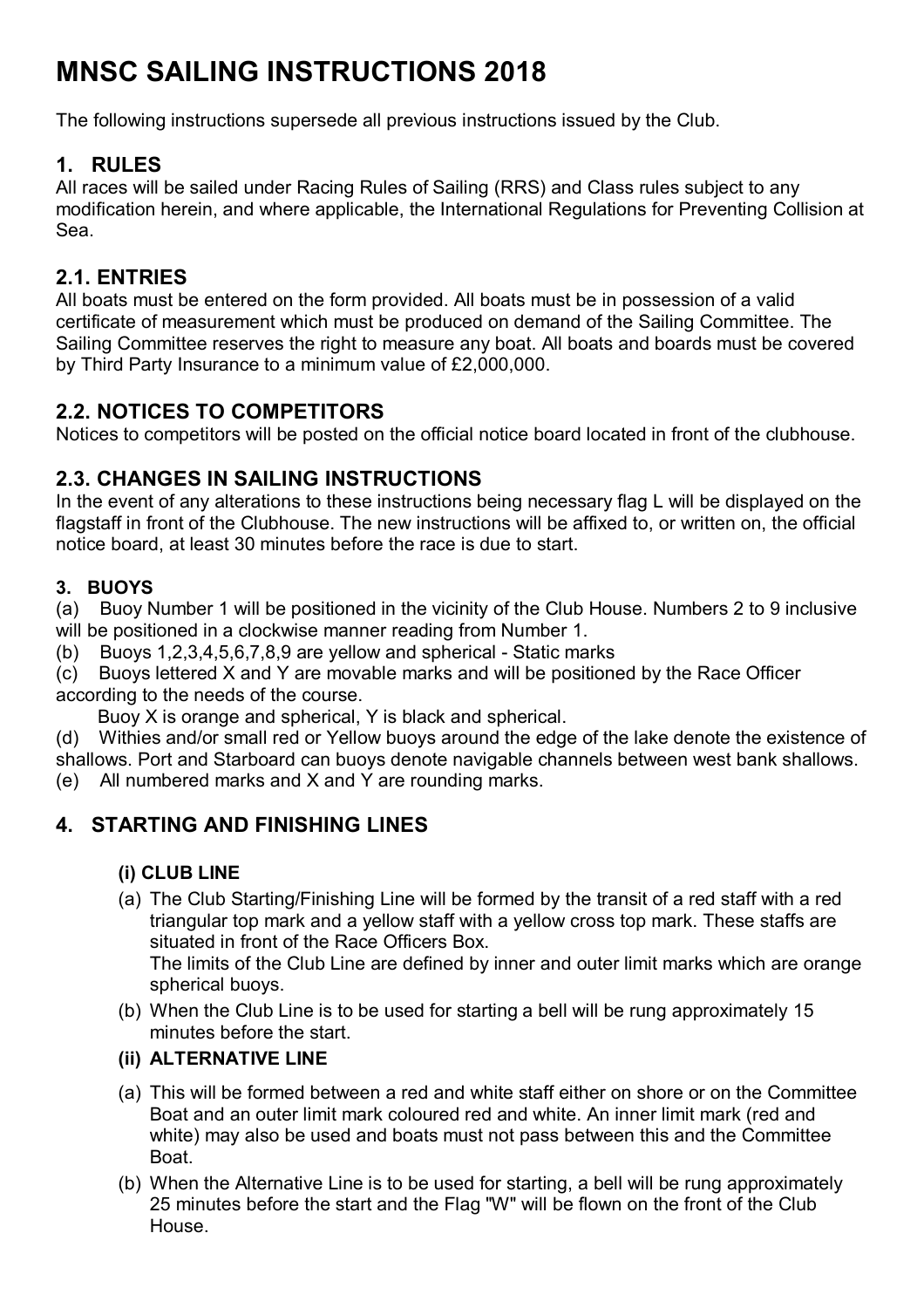# **5. COURSE**

In Thursday, Saturday and Sunday Series Races, boats with a PY more than 1230 sail 1 lap less than indicated.

| (i) | STARTING AND FINISHING AT THE CLUB LINE<br>The order in which the buoys of the course are to be rounded will be<br>indicated by numbered boards at the front of the Race Officers Box. The<br>colour of the boards will indicate the hand to which the buoys are to be<br>rounded, i.e. Red to Port, Green to Starboard. |
|-----|--------------------------------------------------------------------------------------------------------------------------------------------------------------------------------------------------------------------------------------------------------------------------------------------------------------------------|
| (b) | A board displaying "L" indicates that boats must cross the defined<br>starting line at that point in the course on every lap. The above boards to<br>be read from left to right. The number of laps to be sailed will be<br>indicated by a white numeral on a black board, near to the course<br>boards.                 |

STARTING AND FINISHING AT THE ALTERNATIVE LINE As (i) except that the course boards and number of laps will be in the vicinity of the Alternative Line.

#### **6. STARTING RACES**

Races shall be started in accordance with RRS rule 26, except that signals will be 3, 2, 1 minutes before starting signal and that all sound signals shall be of a similar length. The sound signal may be a klaxon, horn, or gun. The times and order of starts shall be as in the Notice of Race [Open Meetings], or Club Handbook [Club Events].

## **7. RECALLS**

These will be in accordance with RRS rule 29.

#### **8. STARTING PENALTIES**

Starting Penalties as prescribed in RRS rule 30 will apply.

#### **9. TIME LIMIT**

The time limit for class races will be 1  $\frac{1}{2}$  hours from the time of starting. Providing the leading boat finishes within the prescribed time limit only those boats finishing within 30 minutes of the leading boat will qualify for finishing points. For all-comer handicap events only boats finishing within 55 minutes of the leading boat will qualify for finishing points. Four sound signals will denote the expiry of the time limit. Pursuit races, Edgar Cooper Tankards & the 6 & 12 Hour races are not subject to this rule. If yachts are timed out the appropriate retirement points are awarded.

#### **10. SHORTENING COURSE, ABANDONMENT AND CHANGE OF COURSE AFTER STARTING**

Procedure will be in accordance with RRS 32 and 33, except that when individual classes are being shortened flag "S" may be flown adjacent to, rather than over, the class flag(s) applicable.

#### **11. CLASS FLAGS**

The following flags will be used to identify individual classes:-

|                     | Optimist "O" Topper "H" Solo "1" |                                       | Laser "L" |
|---------------------|----------------------------------|---------------------------------------|-----------|
| Mirror "6" GP14 "A" |                                  | <b>Enterprise "E"</b> National 12 "T" |           |
| 420 "G"             | Flying 15 "F" RS 200 "R"         |                                       |           |